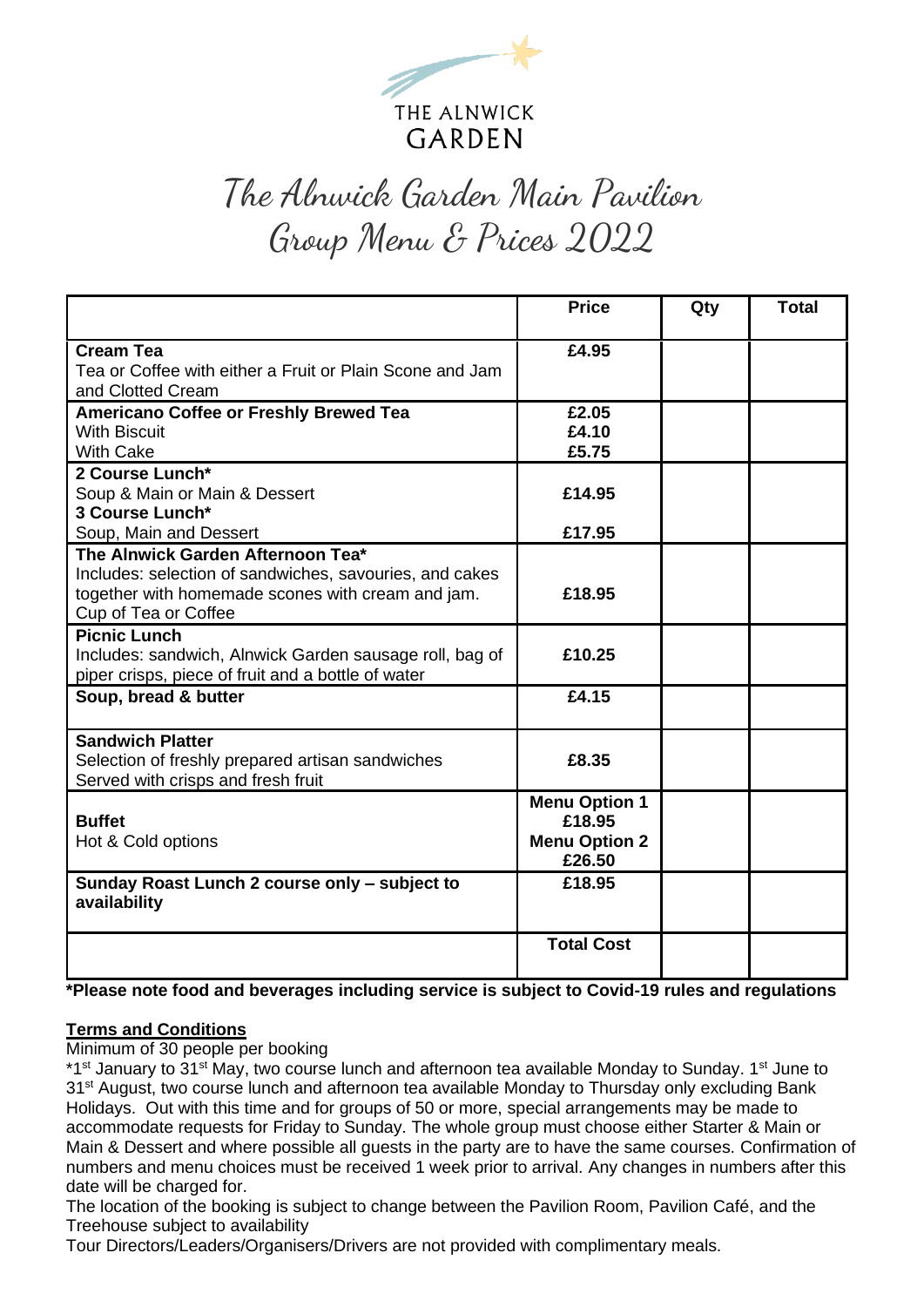

## Group Menus

Set Lunch Menus *Please choose one dish from each course for the whole group.*

#### **Starters**

Spiced parsnip soup, freshly baked bread and butter (vg) Smoked mackerel, potato and watercress salad Ham hock terrine, toasted sourdough, piccalilli, watercress Goats Cheese Tart, rocket and apple salad (v)

### Main Courses

Northumberland sausage, champ potatoes, onion gravy Beef and ale pie, creamed potatoes, seasonal greens Baked salmon, buttered new potatoes, prawn and parsley sauce, warm bean salad Baked aubergine moussaka, herb potato salad, foraged leaves (vg)

### Desserts

Bakewell tart, clotted cream ice-cream (v) Warm chocolate brownie, vanilla pod ice-cream (vg) Spiced apple and pear crumble, light ginger custard (v) Lemon posset, raspberries and almond biscotti (v)

Coffee and Freshly Brewed Teas & Infusions

#### **2 Course £14.95 3 Course £17.95**

*Key:*

*vg = vegan v = vegetarian*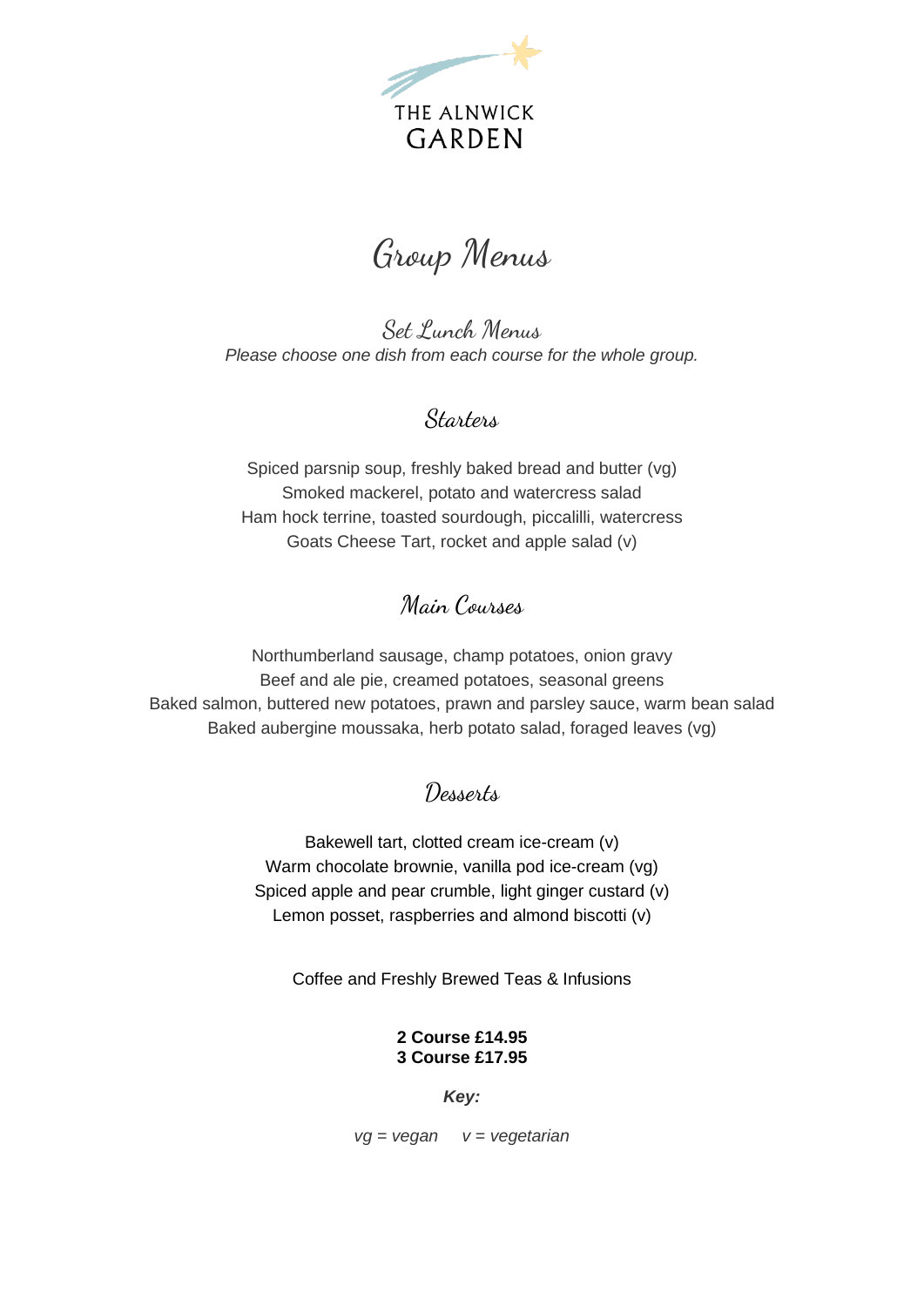

Buffet Menu

Sandwiches

Cheese Savoury (v) Cream cheese and roasted red pepper (v) Tandoori chicken Tuna mayonnaise Gammon and mustard mayonnaise Peppered mackerel and cream cheese Free range eggs, salad cress, mayonnaise (v) Cold water prawn, dill crème fraiche Pickled carrot, houmous, picked ginger (v) Smoked salmon and horse radish cream

Salads

Bistro salad and herb mix (v) Heritage tomato and shallot salad (v) Penne and rocket pesto, toasted pecan (v) Rocket and Grana Padano (v) Celery and apple salad, walnut and mayonnaise (v) Caponata Asian slaw (v) Celeriac and orange, toasted chia seed (v) Warm potato salad (v) Coronation chicken, toasted almond

#### Hot Dishes

BBQ Pulled pork, pretzel bun Mini beef slider, Monterey jack cheese, tomato relish Breaded cod goujons, fries, tartar sauce Roasted pork loin, sage and onion stuffing, apple sauce, flour bap Chicken korma Thai green vegetable curry (v) Orecchiette mixed mushroom cream (v) Marinated vegetable skewers, sweet chili sauce (v) Mini chicken parmo sliders Mushroom stroganoff (v)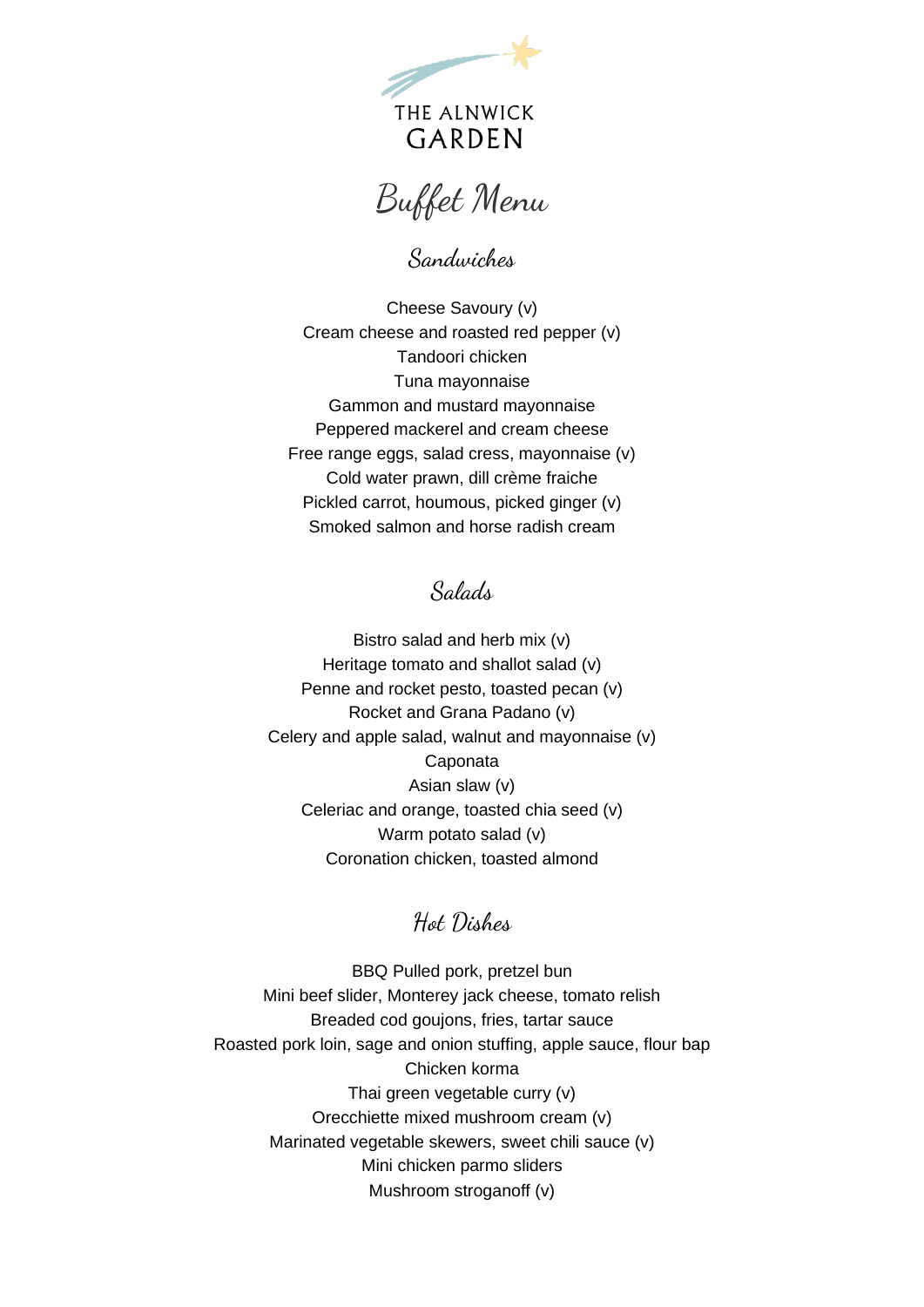

#### Sides

Thick cut chips (v) Duck fat roast potatoes Buttered braised rice (v) Spiced sweet potato wedges (v) String fries (v) Buttered, minted heritage new potatoes (v) Lyonnaise potatoes (v) Pan Haggerty (v) Mac and cheese (v) Thai Jasmin rice (v)

#### Desserts

Chocolate torte (v) Brownie (vo) Banana pudding (v) Apple gallette (v) Strawberry cheesecake (v) Lemon tart (v) Raspberry delice (v)

Buffet Options

Option 1 - £18.95 2 sandwiches, 2 sides, 2 salads, 2 desserts Option 2 - £26.50 2 hot dishes, 2 sides, 2 salads, 2 desserts

Symbol Key

 $V = V$ egetarian VO = Vegan Option